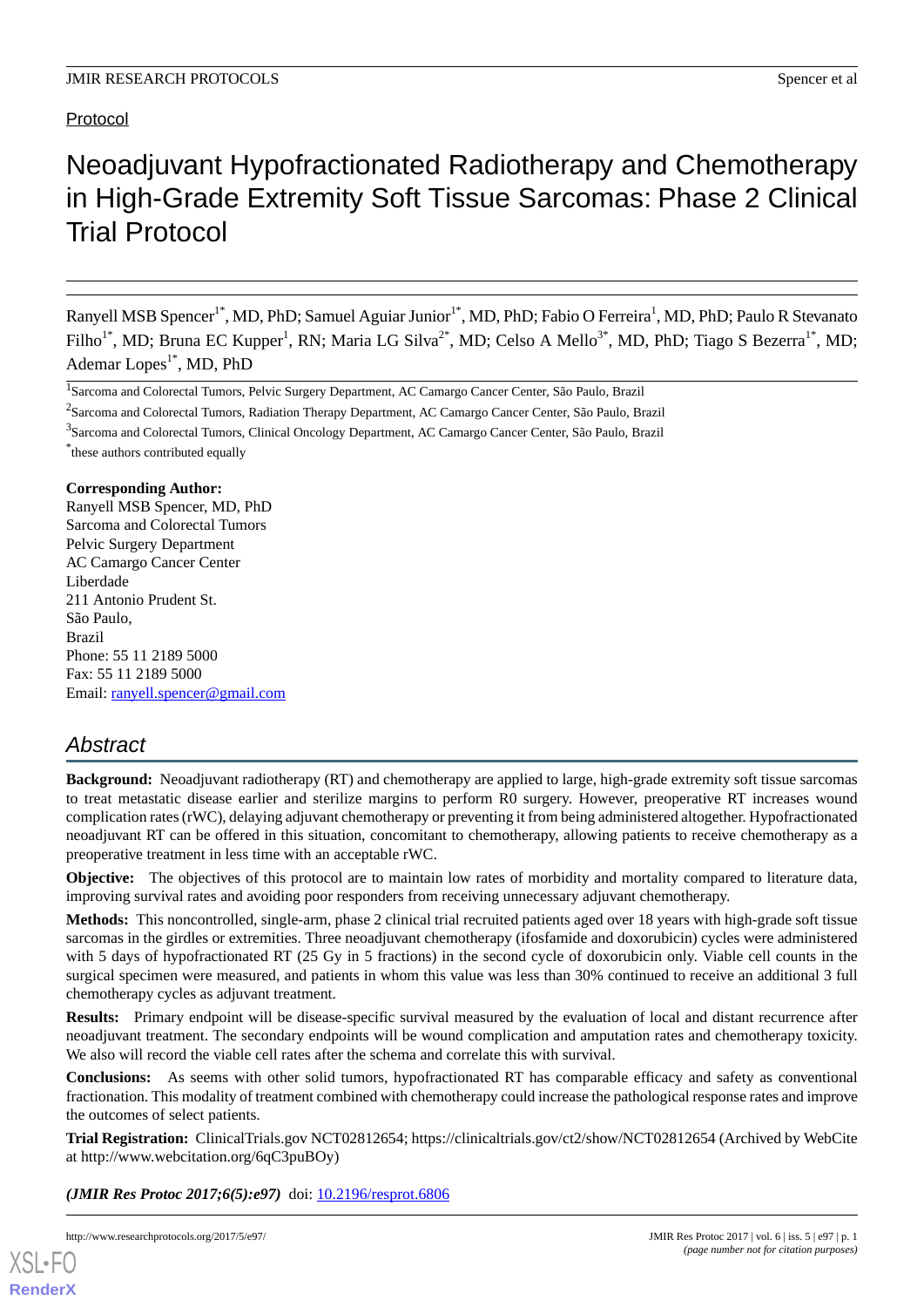## **KEYWORDS**

soft tissue sarcoma; neoadjuvant treatment; hypofractionated doses; radiotherapy; dose fractionation; toxicity

## *Introduction*

Soft tissue sarcomas (STSs) are rare neoplasms and account for 1% of all solid tumors in adults. In 2013, there were 11,410 new cases diagnosed in adults and children in the United States, with 4390 expected deaths [[1\]](#page-4-0). There are no data on such estimates in Brazil. By inference, using the American population, we have predicted an annual incidence of 7060 cases for 2013.

Approximately 50% to 60% of cases develop in the limbs, which can differentiate into more than 50 histological subtypes [[2\]](#page-4-1). High-grade sarcomas, which are deep and larger than 5 cm, are locally aggressive and cause distant metastases, primarily to the lungs. The risk of lung metastasis from high-grade tumors ranges from 34% in 5- to 10-cm lesions to 43% for those over 10 cm [\[3](#page-4-2)].

The treatment for STSs, which are localized but not amenable to adequate resection, is multimodal in most cases and often involves surgery, chemotherapy, and radiotherapy (RT) [[3\]](#page-4-2). Nevertheless, selecting patients to receive chemotherapy as adjuvant treatment is an option to avoid unnecessary toxic treatment in cases that are considered to be nonresponsive; this approach increases the rates of limb sparing but fails to improve overall survival (OS)—patients continue to die of metastatic disease, especially in the lung. Further, choosing an RT scheme that reduces wound complication rates might increase the number of patients who receive chemotherapy when it is indicated.

To increase the tumor necrosis rate in patients with STSs of the extremities that are not amenable to adequate resection, with regard to their survival, we have proposed a treatment regimen in which neoadjuvant chemotherapy is administered with concomitant hypofractionated RT and adjuvant chemotherapy for select cases, depending on the viable cell count. Our aim is to maintain morbidity and mortality rates compared with the current regimen, improve survival, and spare patients who are considered to be poor responders from unnecessary chemotherapy.

## *Methods*

## **Overview**

[XSL](http://www.w3.org/Style/XSL)•FO **[RenderX](http://www.renderx.com/)**

This prospective, uncontrolled, phase 2 study began in February 2015. Recruitment is expected to be completed by December 2018. A total of 70 patients are to be recruited in this period, based on the demographics of new cases that enter our service per year and the criteria for compatibility with the study. For a rise in disease-free survival from 50% to 70%, we calculate that we will need 70 patients, with an alpha error of .05 and statistical power of 80% (1-tailed test). These parameters are also considered for increasing the response rate from 15% to 20%.

The recruitment will target patients aged 18 to 75 years with nonmetastatic STSs of the extremities with high histological

http://www.researchprotocols.org/2017/5/e97/ JMIR Res Protoc 2017 | vol. 6 | iss. 5 | e97 | p. 2

grade, including the pelvic and shoulder girdles, as confirmed by an anatomopathological exam. These patients must have primary or recurrent tumors that are not amenable to resection, with an adequate 3-dimensional margin of 1.0 to 2.0 cm or, in those in whom preservation of the limb is not possible, must not have undergone chemotherapy or prior RT before the clinical trial. The Karnofsky index [\[4](#page-4-3)] should be greater than 70%, and the following criteria must be met: leukocyte count > 3500/mm<sup>3</sup>, neutrophil value >1500/mm<sup>3</sup>, platelet count >100,000/mm<sup>3</sup>, serum creatinine <1.5 mg/dL, bilirubin serum concentrations within normal limits, transaminase levels up to twice normal values, and no signs of coronary artery disease as determined by ejection fraction.

Patients who have been diagnosed with embryonal rhabdomyosarcoma, primitive neuroectodermal tumors, chondrosarcomas, osteosarcomas, or HIV infection or have refused to sign the informed consent form, as approved by the Research Ethics Committee, will be excluded from the study. Patients with pelvic or thoracic organs in the radiation field are also excluded.

Recent resection was defined as surgery up to 3 months before admission to our service, whereas relapsed tumor was considered a tumor that appeared after 3 months of any prior surgical treatment.

#### **Toxicity**

Treatment will be continued until disease progression (according to Response Evaluation Criteria In Solid Tumors [RECIST], version 1.0) [\[5](#page-4-4)], unacceptable toxic effects, withdrawal of consent, or death. Adverse events will be graded per the National Cancer Institute Common Toxicity Criteria for Adverse Events (version 5.0)  $[6]$  $[6]$ .

All patients will be staged with regard to local disease by magnetic resonance imaging (MRI). Chest computed tomography (CT) will be used to evaluate the presence of distant disease. For patients with liposarcoma of the extremities, CT or ultrasonography of the total abdomen with the pelvis will be performed. All tumors, including recurrent tumors, will be classified per the American Joint Committee on Cancer Cancer Staging Manual, 7<sup>th</sup> Edition [\[7\]](#page-4-6).

#### **Chemotherapy and Radiotherapy**

The treatment plan comprises 1 cycle every 21 days for a total of 3 preoperative cycles in conjunction with hypofractionated RT. Doxorubicin 75 mg/m<sup>2</sup> will be administered intravenously over 30 minutes, day 1, in cycles 1, 2, and 3; ifosfamide 9.0  $g/m^2$  will be delivered intravenously over 2 hours, days 1 to 5 in cycles 1 and 3; mesna will be given at 100% of the ifosfamide dose, with half infused 15 minutes prior to and half infused 4 hours after beginning the infusion of ifosfamide; and filgrastim 300 mcg will be administered subcutaneously, days 6 to 10 in cycles 1, 2, and 3.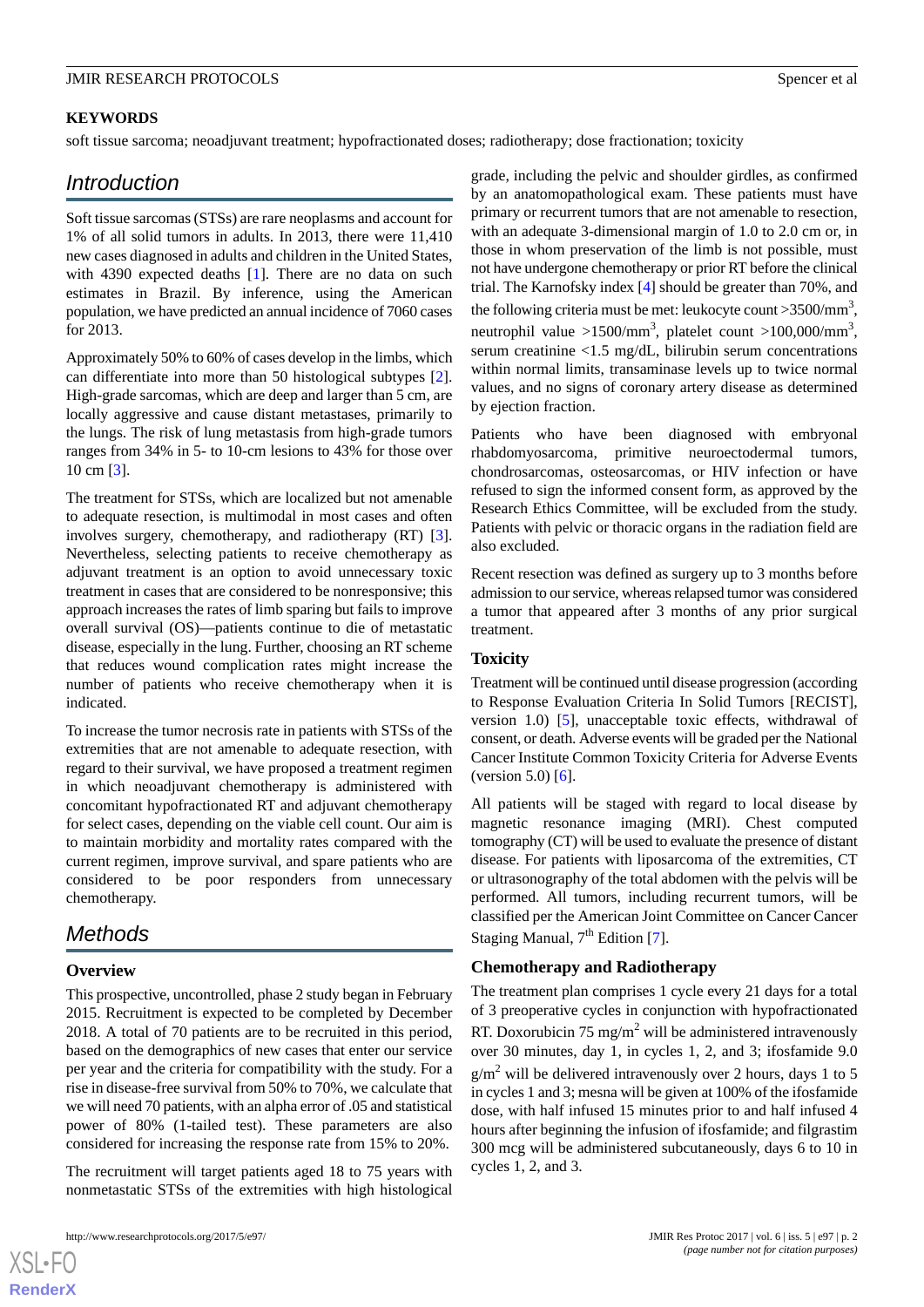Surgery will then be performed 4 to 6 weeks after the end of the third cycle. Three additional cycles of chemotherapy, similar to cycle 1, will be offered to cases with ≤30% viable cells in the surgical specimens (thus considered to be good responders). RT (intensity-modulated radiation therapy or 3-dimensional) will be performed with the following doses and fractions: 25 Gy/5 fractions of 500 cGy on consecutive days from Monday to Friday, starting on day 1 of the second chemotherapy cycle (C2) (see [Figure 1\)](#page-2-0).

After the phase RT/induction chemotherapy, the patients are examined after 3 weeks of each chemotherapy cycle by the responsible surgeon. Imaging, MRI of the local tumor, and chest CT are repeated 3 weeks after the last chemotherapy cycle. RECIST criteria will be used to evaluate clinical responses [[5\]](#page-4-4).

The surgery will be performed 4 to 6 weeks after the end of the third chemotherapy cycle, totaling 7 to 9 weeks after RT. If large dermal-adipose flaps must be fashioned, the aid of a skilled plastic surgeon can be requested to reduce wound morbidity. [Figure 1](#page-2-0) shows treatment schedule.

#### <span id="page-2-0"></span>Figure 1. Scheme and treatment schedule illustration.



## **Wound Complications**

All cases are examined by a committee (including a nurse, surgeon, and oncologist) to evaluate and rate wound complications according to the criteria used by O'Sullivan et al in 2002; major wound complications were defined as a "secondary operation under general or regional anesthesia for wound repair or management" [\[8](#page-4-7)]. Late radiation toxicity grade will be reported according to the Radiation Therapy Oncology Group (RTOG-0630) [[9\]](#page-4-8).

## **Pathological Anatomy**

All cases are assessed by a single pathologist from the Department of Pathological Anatomy of AC Camargo Cancer Center (IWC) who will diagnose and grade the tumors per the World Health Organization Blue Books [[2\]](#page-4-1). Tumor grades II and III are jointly considered to be high-grade for therapeutic purposes. The collection of clinical data and complementary exams will be obtained from medical records.

From each surgical specimen that is resected after preoperative chemotherapy treatment, a representative slice of the entire specimen with less visible macroscopic necrosis will be obtained. A mapping image will be generated from this slice with 1.0- to  $2.0$ -cm<sup>2</sup> cuts. Next, blocks and slides will be prepared for microscopic study. On microscopic examination, the percentage of viable cells, fibrosis, and necrosis in each slide will be determined. Ultimately, the sum of the percentages of viable cells in each slide will be divided by the number of slides evaluated. Based on this calculation, the mean value (as a percentage) of the viable cells that are present in the surgical specimen will be calculated.

## **Statistical Analysis**

[XSL](http://www.w3.org/Style/XSL)•FO **[RenderX](http://www.renderx.com/)**

SPSS version 18.0 (IBM Corp) will be used for all calculations. The variables and clinical outcomes of the study will be descriptive and will be determined based on simple frequencies

of the variables themselves and the outcomes. McNemar tests will be used for paired categorical variables, and chi-square or Fisher exact tests will be used for unpaired categorical variables.

Measures of central tendency (mean and median) and variability (variance and standard deviation) will be used to describe numerical variables, whereas frequency distribution will be used for categorical variables. Mean and median follow-up times will be calculated from the date of the first cycle of chemotherapy until the date of the last consultation, loss to follow-up, or death. The level of significance for the statistical tests will be 5% (*P*<.05). Survival calculations and survival curves will be generated by the Kaplan-Meier method (Mantel-Cox) and log-rank test.

## **Endpoints**

The primary endpoints regard disease-specific survival and will be measured by the evaluation of local and distant disease-free survival after neoadjuvant treatment. Secondary endpoints are wound complication rates, amputation rates, and chemotherapy toxicity. We also will record the necrosis or viable cell rates after the schema and try to correlate with survival.

## *Results*

Patients have been recruited since February 2015, and recruitment is expected to be finished by the end of 2018. We are trying to change this protocol to a multicenter study in order to have 70 patients, based on the sample size calculation.

After the enrollment of the first 20 patients, an interim analysis is planned that focuses on side effects. The follow-up period will be at least 3 years after treatment, and it will include metastatic patients depending on the early results.

The main hypothesis is that the addition of hypofractionated RT can increase the necrosis rate, and we expect to have a higher rate of complete pathological response than in our previous 16%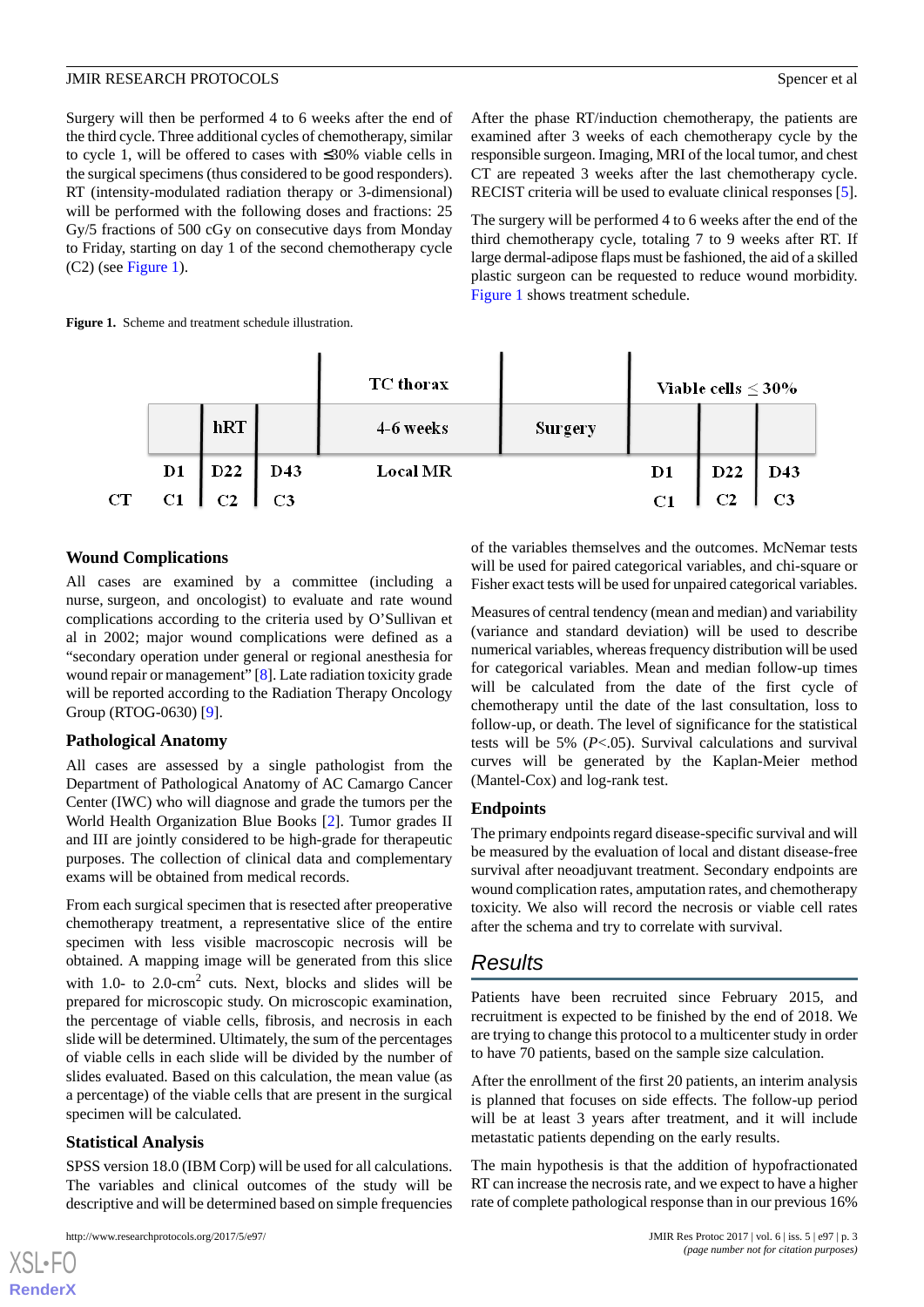(data not shown), that was achieved using only chemotherapy. Whether this mechanism is related to survival remains unclear.

## *Discussion*

The prognosis of patients with high-grade STS remains poor, primarily due to relapses at distant sites [[3\]](#page-4-2). Because STSs are rare, cases in most studies are separated into high-grade and low-grade tumors. This classification guides the therapy in most patients, although other factors such as tumor size and depth also correlate with relapse and death [[1\]](#page-4-0). Tumor severity is another predictor of the response to cytotoxic therapies, wherein better response rates are observed with high-grade tumors. Thus, chemotherapy remains warranted for patients with high-grade tumors, irrespective of histological type, although some of them might respond differently to specific drugs [[10,](#page-4-9)[11](#page-4-10)].

Neoadjuvant chemotherapy,despite being a nonstandard treatment, can theoretically facilitate tumor resection with adequate margins and combat micrometastatic disease early and allow in vivo verification of the clinical or pathological response to chemotherapy after surgery. The pathological response that is induced by the treatment and the subsequent effects on survival have been the subjects of many studies [\[12](#page-4-11)[-14](#page-4-12)], such as Gomez et al [\[15\]](#page-4-13). This group performed a retrospective study of patients with extremity high-grade sarcomas who underwent neoadjuvant treatment with RT and chemotherapy. Local disease-free survival and OS were significantly better in patients who exhibited more than 95% necrosis in the surgical specimen. The addition of ifosfamide to the regimen increased the percentage of patients with ≥95% necrosis from 13% to 48%, improving survival rates [[16\]](#page-4-14).

We used the standardized RECIST criteria [\[5](#page-4-4)] to evaluate the clinical response to preoperative treatment. The main limitation of this method is that it is one-dimensional with respect to the assessment of the primary lesion, because shrinkage of the tumor might be absent, but we believe that it is simple to implement and interpret. Consequently, the RECIST criteria remain widely used in measuring the clinical response to treatment for solid tumors [\[17](#page-4-15)].

Our previous results showed a wound complication rate (rWC) of nearly 42% using conventional chemotherapy/RT preoperatively, indicating that approximately 70% of patients failed to receive or were delayed in receiving adjuvant chemotherapy. Thus, in 2005, we began a new prospective phase 2 study using preoperative chemotherapy and relegating RT to the adjuvant scenario to reduce the surgical rWC. It was imperative to evaluate whether this preoperative chemotherapy regimen lowered the rWC without altering local control or amputation rates. Our group proposed that the action of systemic chemotherapy and its effect on the tumor, as a neoadjuvant treatment, be examined measuring the pathological response based on the quantification of necrosis, fibrosis, and the percentage of viable cells in surgical specimens.

From April 2005 to July 2012, 48 patients with high-grade extremity STSs were assessed; the median follow-up time was 40 months. The OS rates for nonmetastatic patients were 86.3% and 74.1% at 3 and 5 years, respectively, with an rWC of 19.5%.

The analysis of surgical specimens showed that 6 patients (15%) had 5% (or less) viable cells in the sample, for whom the estimated OS and relapse-free survival (RFS) at 5 years were 100%. With a cutoff of 30% or less, 15 patients (37.5%) had an RFS of 82% and an OS of 90.9%.

Despite the favorable results with regard to avoiding the conventional preoperative RT scheme, the use of neoadjuvant chemotherapy alone has not effected better outcomes and subjects patients to higher doses due to larger fields of radiation postoperatively, correlating with late functional complications such as fibrosis and joint limitations. A different RT modality might solve or minimize this problem.

Hypofractionated treatment has comparable efficacy and safety as conventional fractionation in other solid tumors, such as those of the breast, prostate, and rectum. The usual dose for neoadjuvant RT in sarcomas is 50 Gy/25 fractions of 2 Gy. Radiobiology studies have shown that the sarcoma alpha/beta relationship is less than 10 Gy, which favors hypofractionated treatment [\[18](#page-5-0)]. Despite chemotherapy sometime being used concomitantly with RT, there is no standard treatment for hypofractionated RT. Ryan et al [[19\]](#page-5-1) prospectively treated 25 patients with hypofractionated RT (28 Gy/8 fractions) concomitant with chemotherapy with epirubicin and ifosfamide (3 cycles each pre- and postoperatively). This group reported high rates of hematological toxicity, with 64% of patients completing all chemotherapy cycles. Overall and disease-free survival was 84% and 62%, respectively.

More recently, a prospective study reported the results on 272 patients who were treated with an RT regimen that was similar to that in our study, with 25 Gy/5 fractions followed by immediate surgery (3 to 7 days after the end of RT) [[20\]](#page-5-2). Some patients (22%) also underwent neoadjuvant chemotherapy. The OS rate at 3 years was 72%, with 42% of patients experiencing some acute toxicity and 7% requiring surgical intervention. The authors concluded that hypofractionated treatment generates similar results in terms of local control and OS compared with conventional treatment, with acceptable toxicity.

A criticism of chemotherapy for sarcomas is that histological types respond differently to several types of drugs. According to a multivariate analysis by the Italian and Spanish Sarcoma Group [\[21](#page-5-3)], histological subtype was associated with a difference in survival after chemotherapy, and patients with leiomyosarcoma had the worst prognosis. However, most studies claim that chemotherapy with doxorubicin must be maintained for most tumors of this type [[22\]](#page-5-4).

In this study, we added chemotherapy preoperatively to combat micrometastatic disease early and identify patients who were good responders (ie, harboring fewer than 30% viable cells in surgical specimens). For these responders who have received chemotherapy and hypofractionated RT, we offer 3 additional cycles of chemotherapy as an adjuvant treatment, avoiding chemotherapy for patients who theoretically do not need it.

Our main concerns are related to recruitment issues. Because STS is a rare condition, attaining the calculated sample size will be difficult. Most patients with high-grade STS are metastatic at the diagnosis, which is an exclusion criterion. However, as

 $XSI - F($ **[RenderX](http://www.renderx.com/)**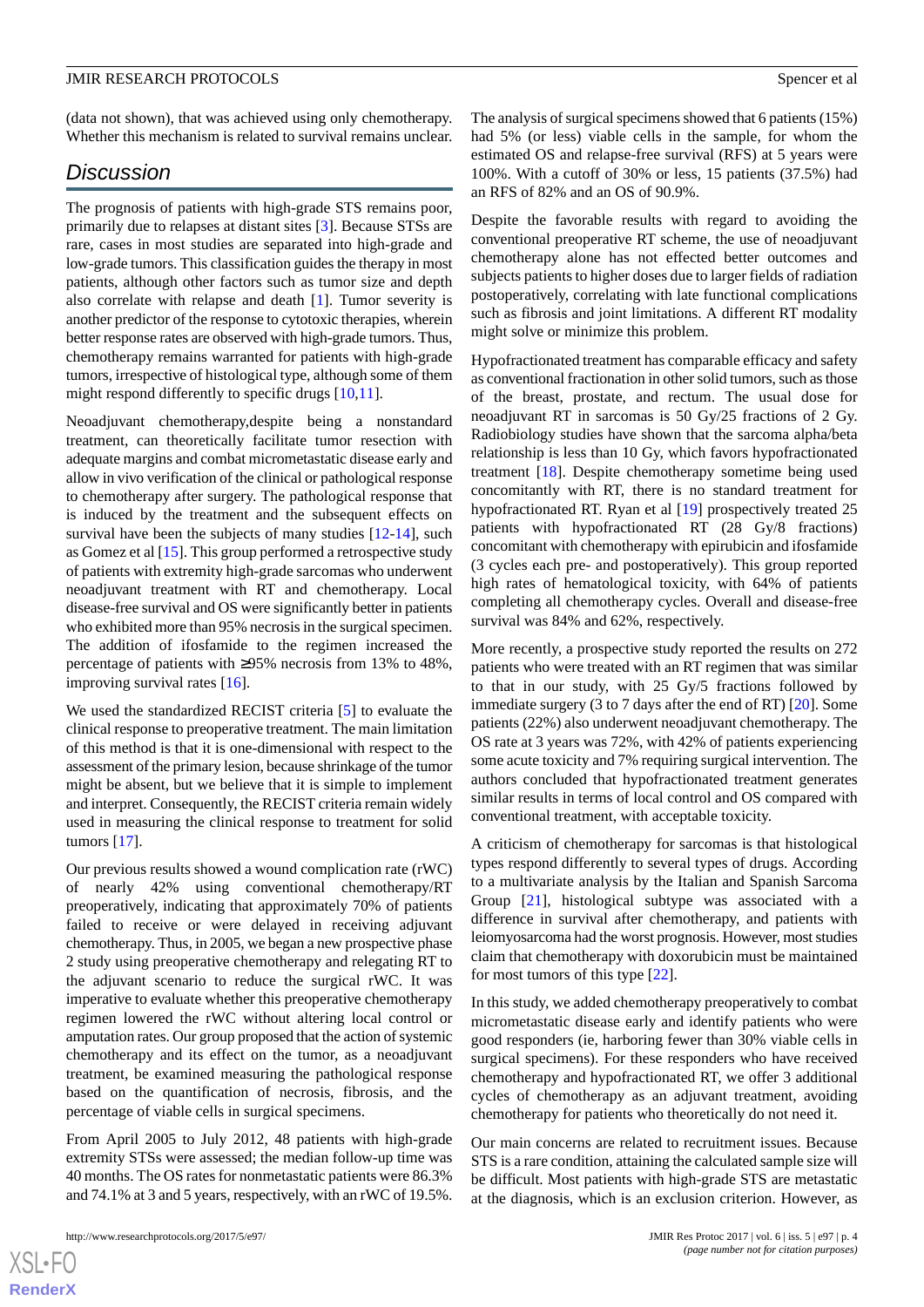a cancer center, our institution receives patients from throughout Brazil, despite the lack of a specific government program.

Hypofractionated RT plus adjuvant chemotherapy can increase the pathological response and improve the outcomes of select patients, avoiding unnecessary chemotherapy and instead offering more chemotherapy to good responders. This approach

## **Conflicts of Interest**

None declared.

## <span id="page-4-0"></span>**References**

- <span id="page-4-1"></span>1. American Cancer Society. Cancer facts and figures 2013. URL: [https://www.cancer.org/content/dam/cancer-org/research/](https://www.cancer.org/content/dam/cancer-org/research/cancer-facts-and-statistics/annual-cancer-facts-and-figures/2013/cancer-facts-and-figures-2013.pdf) [cancer-facts-and-statistics/annual-cancer-facts-and-figures/2013/cancer-facts-and-figures-2013.pdf](https://www.cancer.org/content/dam/cancer-org/research/cancer-facts-and-statistics/annual-cancer-facts-and-figures/2013/cancer-facts-and-figures-2013.pdf) [accessed 2017-03-22] [[WebCite Cache ID 6p9cioepl](http://www.webcitation.org/

                                6p9cioepl)]
- <span id="page-4-2"></span>2. World Health Organization. Classification of Tumours, No 4. Lyon: IARC Press; 2002. Pathology and genetics of tumours of soft tissue and bone URL:<https://www.iarc.fr/en/publications/pdfs-online/pat-gen/bb5/BB5.pdf> [accessed 2017-03-22] [[WebCite Cache ID 6p9mVlwbQ\]](http://www.webcitation.org/

                                6p9mVlwbQ)
- <span id="page-4-3"></span>3. Eilber FC, Rosen G, Nelson SD, Selch M, Dorey F, Eckardt J, et al. High-grade extremity soft tissue sarcomas: factors predictive of local recurrence and its effect on morbidity and mortality. Ann Surg 2003 Feb;237(2):218-226. [doi: [10.1097/01.SLA.0000048448.56448.70\]](http://dx.doi.org/10.1097/01.SLA.0000048448.56448.70) [Medline: [12560780\]](http://www.ncbi.nlm.nih.gov/entrez/query.fcgi?cmd=Retrieve&db=PubMed&list_uids=12560780&dopt=Abstract)
- <span id="page-4-5"></span><span id="page-4-4"></span>4. Karnofsky D, Burchenal J. The clinical evaluation of chemotherapeutic agents in cancer. In: MacLeod CM, editor. Evaluation of Chemotherapeutic Agents. New York: Columbia University Press; 1949:191-205.
- <span id="page-4-6"></span>5. Therasse P, Arbuck SG, Eisenhauer EA, Wanders J, Kaplan RS, Rubinstein L, et al. New guidelines to evaluate the response to treatment in solid tumors. JNCI J Nat Cancer Inst 2000 Feb 02;92(3):205-216. [doi: [10.1093/jnci/92.3.205](http://dx.doi.org/10.1093/jnci/92.3.205)]
- <span id="page-4-7"></span>6. National Cancer Institute. Common Terminology Criteria for Adverse Events (CTCAE) v5. 2016. URL: [https://ctep.](https://ctep.cancer.gov/protocolDevelopment/electronic_applications/ctc.htm) [cancer.gov/protocolDevelopment/electronic\\_applications/ctc.htm](https://ctep.cancer.gov/protocolDevelopment/electronic_applications/ctc.htm) [accessed 2016-09-29] [[WebCite Cache ID 6ktGNv3cp](http://www.webcitation.org/

                                6ktGNv3cp)]
- 7. Edge S, Byrd D, Compton C, Fritz A, Greene F, Trotti A. Soft tissue sarcomas. In: AJCC Cancer Staging Manual, 7th Edition. New York: Springer-Verlag; 2010:291-296.
- <span id="page-4-8"></span>8. O'Sullivan B, Davis AM, Turcotte R, Bell R, Catton C, Chabot P, et al. Preoperative versus postoperative radiotherapy in soft-tissue sarcoma of the limbs: a randomised trial. Lancet 2002 Jun 29;359(9325):2235-2241. [doi: [10.1016/S0140-6736\(02\)09292-9\]](http://dx.doi.org/10.1016/S0140-6736(02)09292-9) [Medline: [12103287](http://www.ncbi.nlm.nih.gov/entrez/query.fcgi?cmd=Retrieve&db=PubMed&list_uids=12103287&dopt=Abstract)]
- <span id="page-4-9"></span>9. Wang D, Zhang Q, Eisenberg BL, Kane JM, Li XA, Lucas D, et al. Significant reduction of late toxicities in patients with extremity sarcoma treated with image-guided radiation therapy to a reduced target volume: results of Radiation Therapy Oncology Group RTOG-0630 trial. J Clin Oncol 2015 Jul 10;33(20):2231-2238 [[FREE Full text](http://europepmc.org/abstract/MED/25667281)] [doi: [10.1200/JCO.2014.58.5828](http://dx.doi.org/10.1200/JCO.2014.58.5828)] [Medline: [25667281\]](http://www.ncbi.nlm.nih.gov/entrez/query.fcgi?cmd=Retrieve&db=PubMed&list_uids=25667281&dopt=Abstract)
- <span id="page-4-11"></span><span id="page-4-10"></span>10. Cormier JN, Huang X, Xing Y, Thall PF, Wang X, Benjamin RS, et al. Cohort analysis of patients with localized, high-risk, extremity soft tissue sarcoma treated at two cancer centers: chemotherapy-associated outcomes. J Clin Oncol 2004 Nov 15;22(22):4567-4574. [doi: [10.1200/JCO.2004.02.057](http://dx.doi.org/10.1200/JCO.2004.02.057)] [Medline: [15542808\]](http://www.ncbi.nlm.nih.gov/entrez/query.fcgi?cmd=Retrieve&db=PubMed&list_uids=15542808&dopt=Abstract)
- 11. Pisters PW, O'Sullivan B, Maki RG. Evidence-based recommendations for local therapy for soft tissue sarcomas. J Clin Oncol 2007 Mar 10;25(8):1003-1008. [doi: [10.1200/JCO.2006.09.8525\]](http://dx.doi.org/10.1200/JCO.2006.09.8525) [Medline: [17350950](http://www.ncbi.nlm.nih.gov/entrez/query.fcgi?cmd=Retrieve&db=PubMed&list_uids=17350950&dopt=Abstract)]
- <span id="page-4-12"></span>12. Reynoso D, Subbiah V, Trent JC, Guadagnolo BA, Lazar AJ, Benjamin R, et al. Neoadjuvant treatment of soft-tissue sarcoma: a multimodality approach. J Surg Oncol 2010 Mar 15;101(4):327-333. [doi: [10.1002/jso.21481\]](http://dx.doi.org/10.1002/jso.21481) [Medline: [20187067](http://www.ncbi.nlm.nih.gov/entrez/query.fcgi?cmd=Retrieve&db=PubMed&list_uids=20187067&dopt=Abstract)]
- <span id="page-4-13"></span>13. Rosen G, Caparros B, Huvos AG, Kosloff C, Nirenberg A, Cacavio A, et al. Preoperative chemotherapy for osteogenic sarcoma: selection of postoperative adjuvant chemotherapy based on the response of the primary tumor to preoperative chemotherapy. Cancer 1982 Mar 15;49(6):1221-1230 [\[FREE Full text\]](http://onlinelibrary.wiley.com/resolve/openurl?genre=article&sid=nlm:pubmed&issn=0008-543X&date=1982&volume=49&issue=6&spage=1221) [Medline: [6174200\]](http://www.ncbi.nlm.nih.gov/entrez/query.fcgi?cmd=Retrieve&db=PubMed&list_uids=6174200&dopt=Abstract)
- <span id="page-4-14"></span>14. Gortzak E, Azzarelli A, Buesa J, Bramwell V, van Coevorden F, van Geel A, et al. A randomised phase II study on neo-adjuvant chemotherapy for high-risk adult soft-tissue sarcoma. Eur J Cancer 2001 Jun;37(9):1096-1103. [doi: [10.1016/S0959-8049\(01\)00083-1\]](http://dx.doi.org/10.1016/S0959-8049(01)00083-1)
- <span id="page-4-15"></span>15. Gomez AG, Lassalle M, Bonvalot S, Terrier P, Le Pechoux C, Vanel D. Intensive induction chemotherapy (API-AI regimen) followed by conservative surgery in adult patients with locally advanced soft tissue sarcoma (STS) survival is predicted by the histological response. 2014 Presented at: ASCO Annual Meeting Abstracts; 2014; Chicago.
- 16. Eilber FC, Rosen G, Eckardt J, Forscher C, Nelson SD, Selch M, et al. Treatment-induced pathologic necrosis: a predictor of local recurrence and survival in patients receiving neoadjuvant therapy for high-grade extremity soft tissue sarcomas. J Clin Oncol 2001 Jul 01;19(13):3203-3209. [doi: [10.1200/JCO.2001.19.13.3203\]](http://dx.doi.org/10.1200/JCO.2001.19.13.3203) [Medline: [11432887\]](http://www.ncbi.nlm.nih.gov/entrez/query.fcgi?cmd=Retrieve&db=PubMed&list_uids=11432887&dopt=Abstract)
- 17. Wahl RL, Jacene H, Kasamon Y, Lodge MA. From RECIST to PERCIST: Evolving considerations for PET response criteria in solid tumors. J Nucl Med 2009 May;50 Suppl 1:122S-150S [[FREE Full text\]](http://jnm.snmjournals.org/cgi/pmidlookup?view=long&pmid=19403881) [doi: [10.2967/jnumed.108.057307](http://dx.doi.org/10.2967/jnumed.108.057307)] [Medline: [19403881](http://www.ncbi.nlm.nih.gov/entrez/query.fcgi?cmd=Retrieve&db=PubMed&list_uids=19403881&dopt=Abstract)]

[XSL](http://www.w3.org/Style/XSL)•FO **[RenderX](http://www.renderx.com/)**

is a rational use of adjuvant chemotherapy, despite the many histological types of sarcoma and limited chemotherapy schemes for sarcomas. We are confident that adding hypofractionated RT in the neoadjuvant scenario can shorten treatment times and lower costs without increasing the rWC compared with conventional RT.